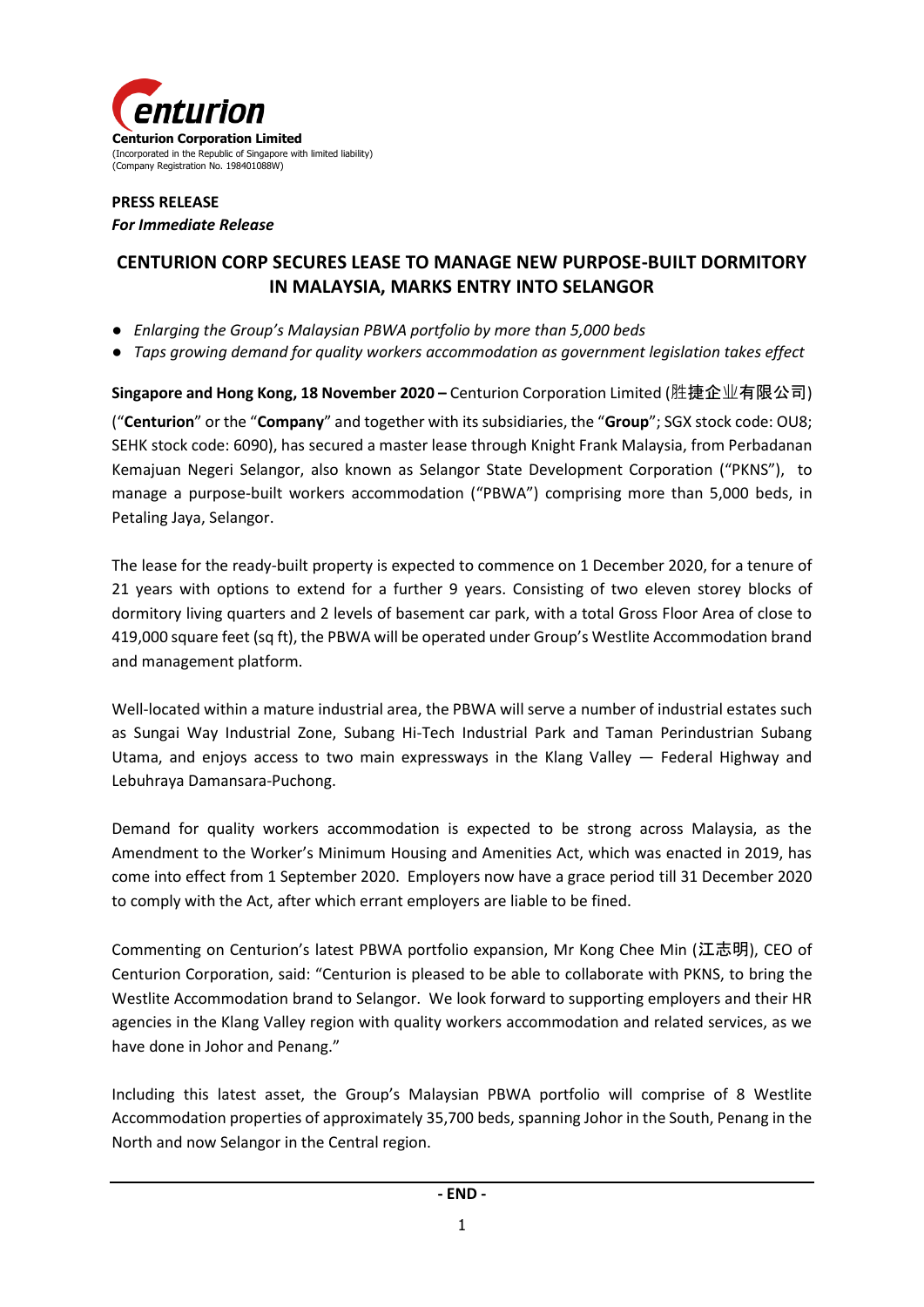

### **About Centurion Corporation Limited**

Centurion Corporation Limited ("Centurion" or the "Company" and together with its subsidiaries, the "Group") owns, develops and manages quality, purpose-built workers accommodation assets in Singapore and Malaysia, and student accommodation assets in Singapore, Australia, South Korea, the United Kingdom ("UK") and the United States ("US").

The Group owns and manages a diversified portfolio of  $33<sup>1</sup>$  operational accommodation assets with approximately 65,133 beds as at 30 September 2020. With projects currently under development and undergoing asset enhancement works, the Group's portfolio of accommodation assets is expected to grow to approximately 75,101 beds by FY2021.

With global reach and a clear growth strategy to actively enhance and manage its assets, identify strategic acquisitions and joint ventures, as well as develop customised accommodation management services, Centurion is well-positioned to become a leading provider of quality, purpose-built accommodation.

For more information, please visi[t http://www.centurioncorp.com.sg.](http://www.centurioncorp.com.sg/)

#### **Investor and Media Contact**

1

Investor Enquiries: George Goh Investor Relations Manager [george.goh@centurioncorp.com.sg](mailto:george.goh@centurioncorp.com.sg) +65-6740-3288

Media Enquiries: Klareco Communications Mark Worthington / Karen Yap [List-Centurion@klarecocomms.com](mailto:List-Centurion@klarecocomms.com) +65-6333-3449

<sup>1</sup> Not including Westlite Kranji Way, a Quick Build Dormitory ("QBD") in Singapore, which commenced operations in late September